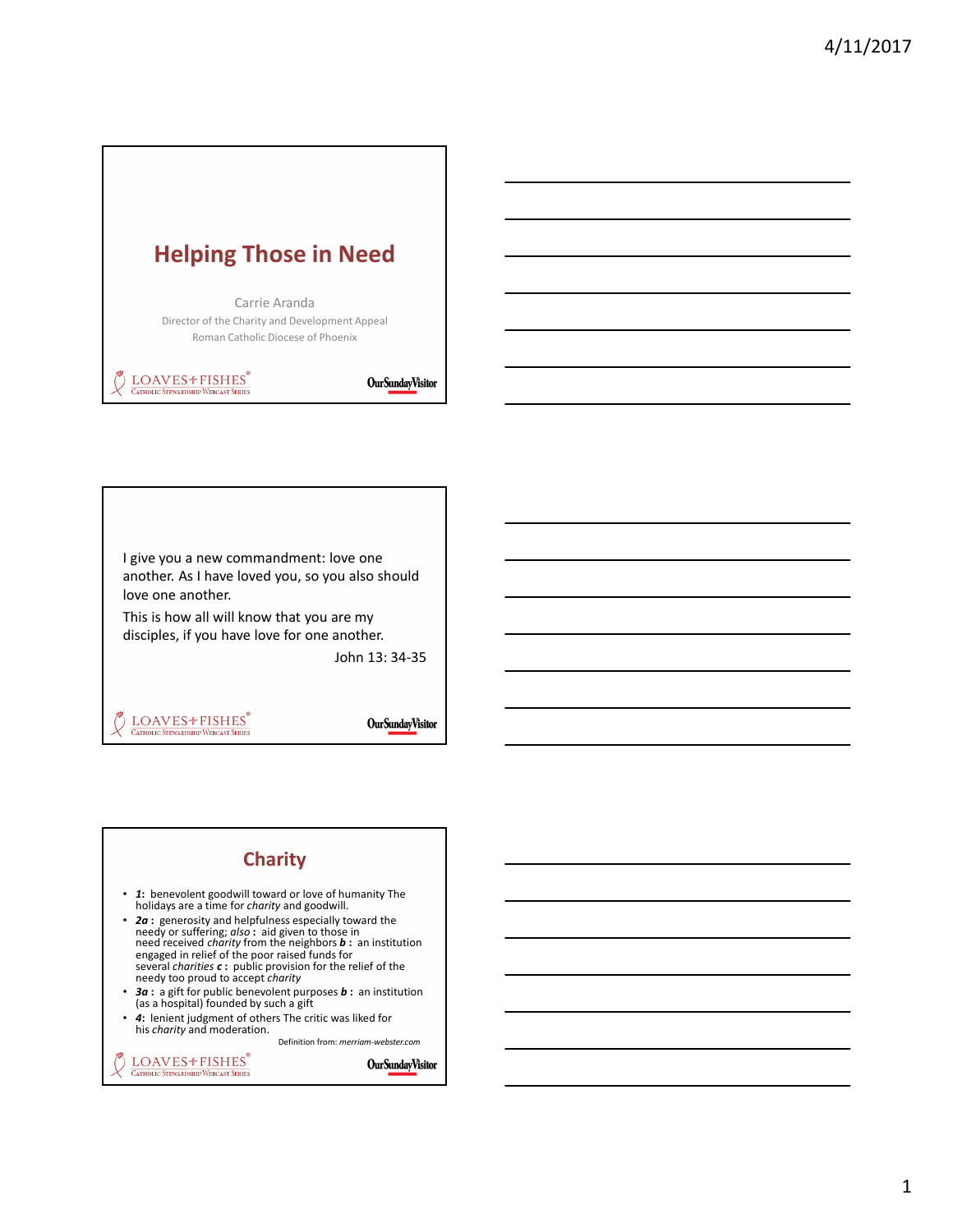





2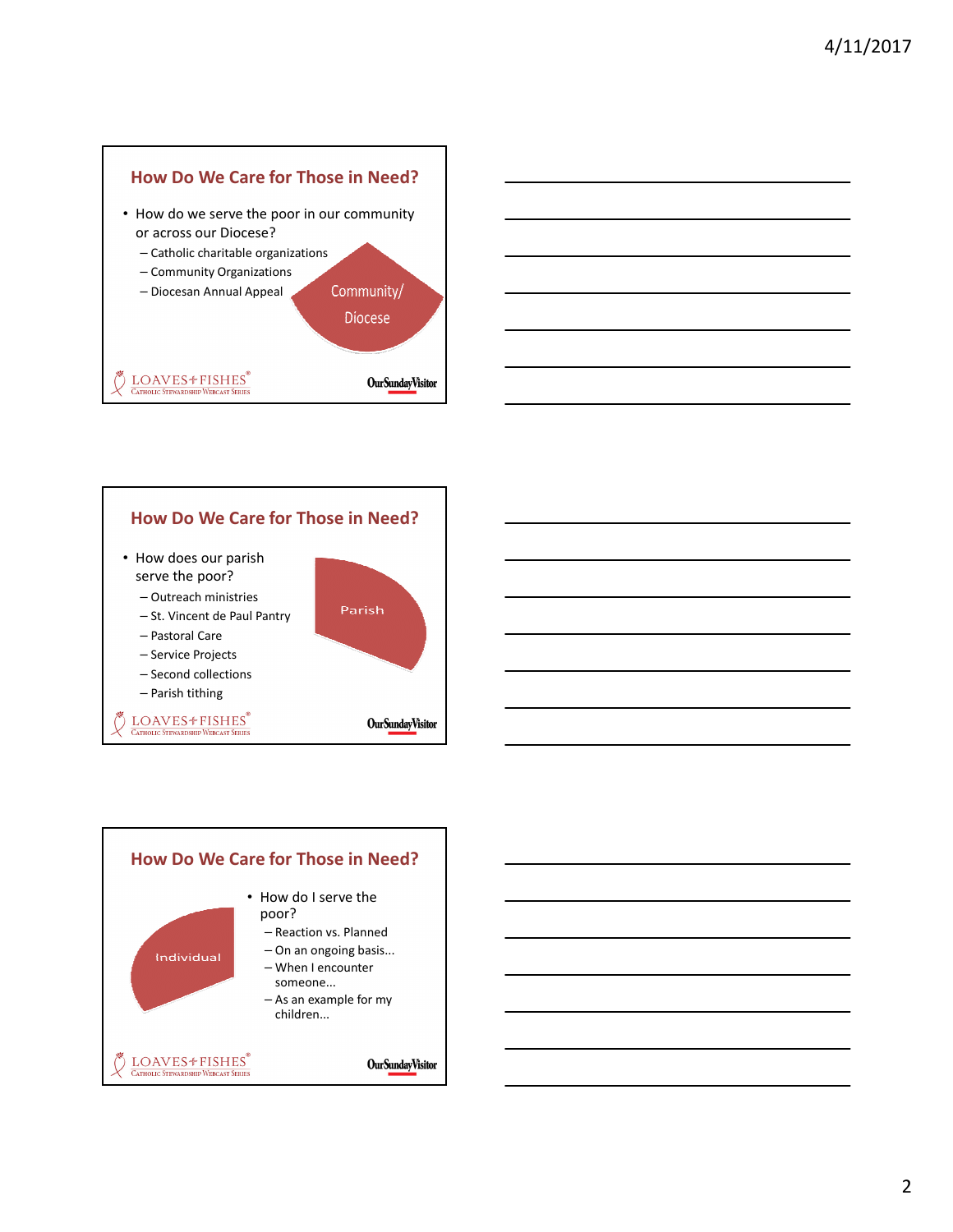







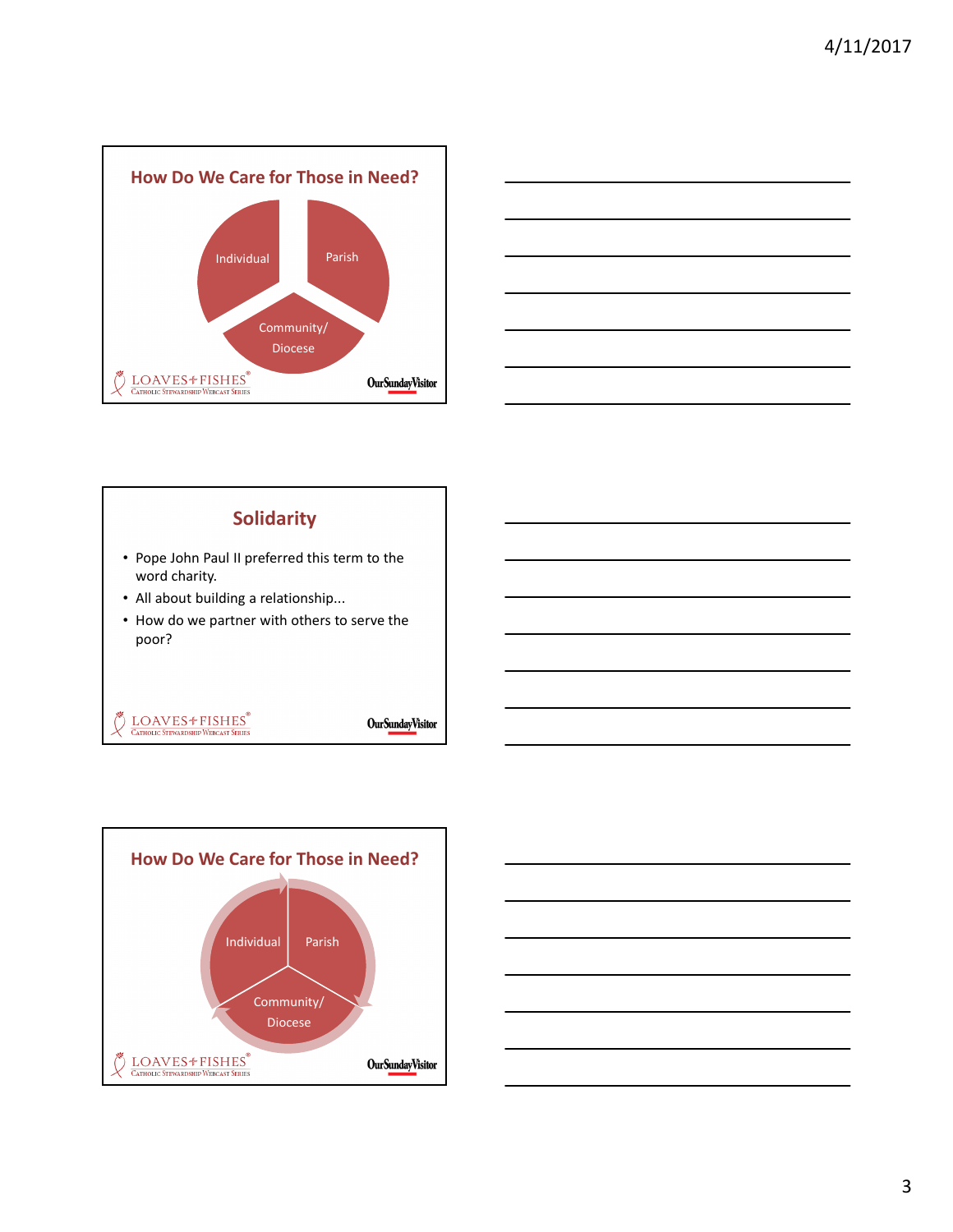





4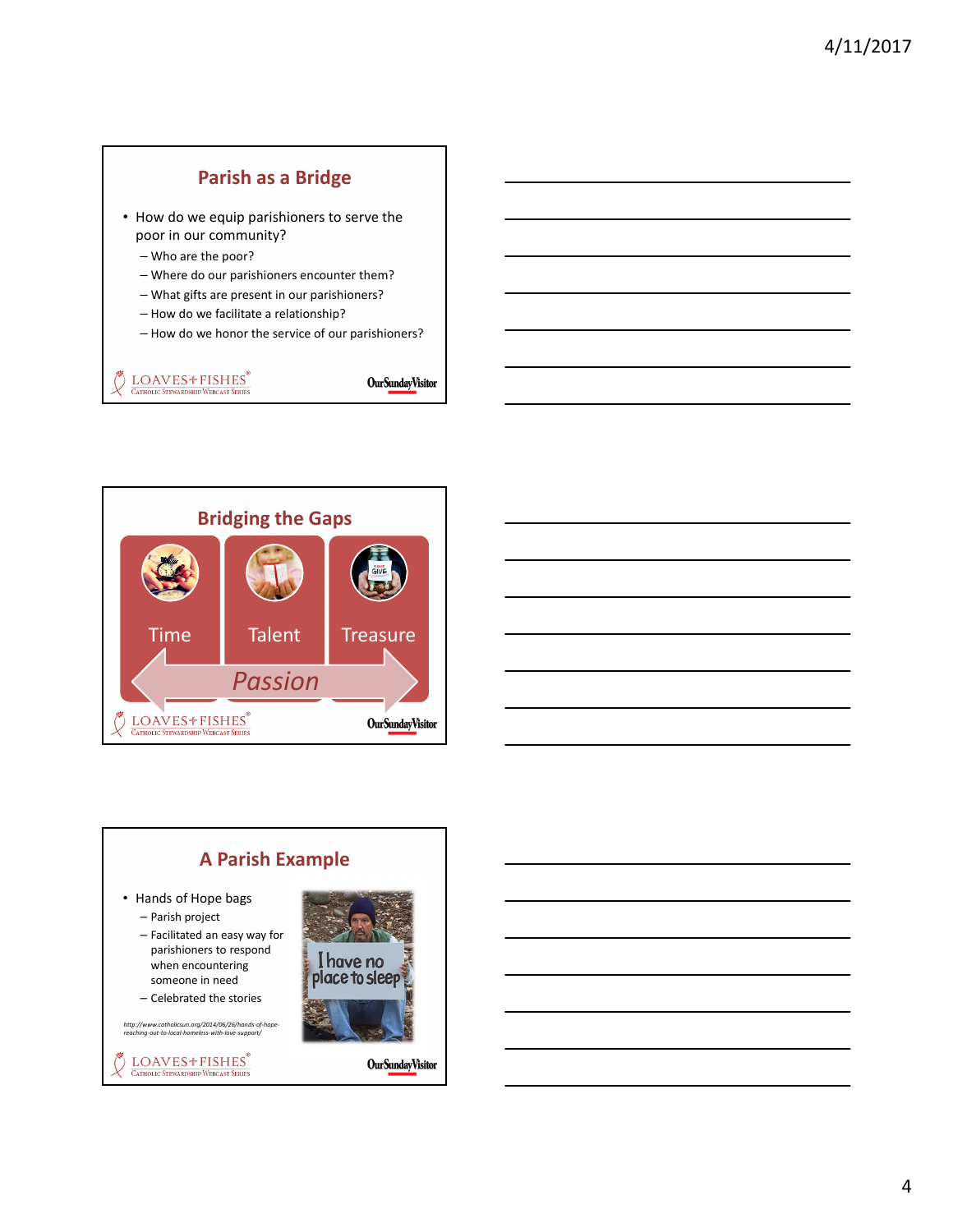### **Appeals/Second Collections**

- How do we build relationships between our parishioners and the ask for money?
- Who is asking and why?
- How do we use the ask to build a relationship through follow-up stories, statistics, etc?
- How do we tap into the passion within our parish?

LOAVES+FISHES® CATHOLIC STEWARDSHIP WEBCAST SERIES

**OurSundayVisitor** 

#### **Special Projects** • How can we use special projects to introduce parishioners to ways of caring for the poor? • Organizations connected to the parish HELP • Organizations that parishioners Needed support • Follow up on special projects to keep parishioners connected and facilitate a relationship

LOAVES+FISHES® **CATHOLIC STEWARDSHIP WEBCAST SERIES** 



## **Discernment of Gifts**

- What is our purpose?
	- Traditional parish ministries
	- Service of all kinds
	- Connecting gifts with opportunities
	- Following up with parishioners who are serving within the community
	- How does this change our concept of ministry fairs, outreach ministries, volunteer coordinators, etc.?

```
\frac{\text{LOAVES}\# \text{FISHES}^{\text{P}}}{\text{Cartbolic Strewaroship WebCAST Series}}
```
**OurSundayVisitor**